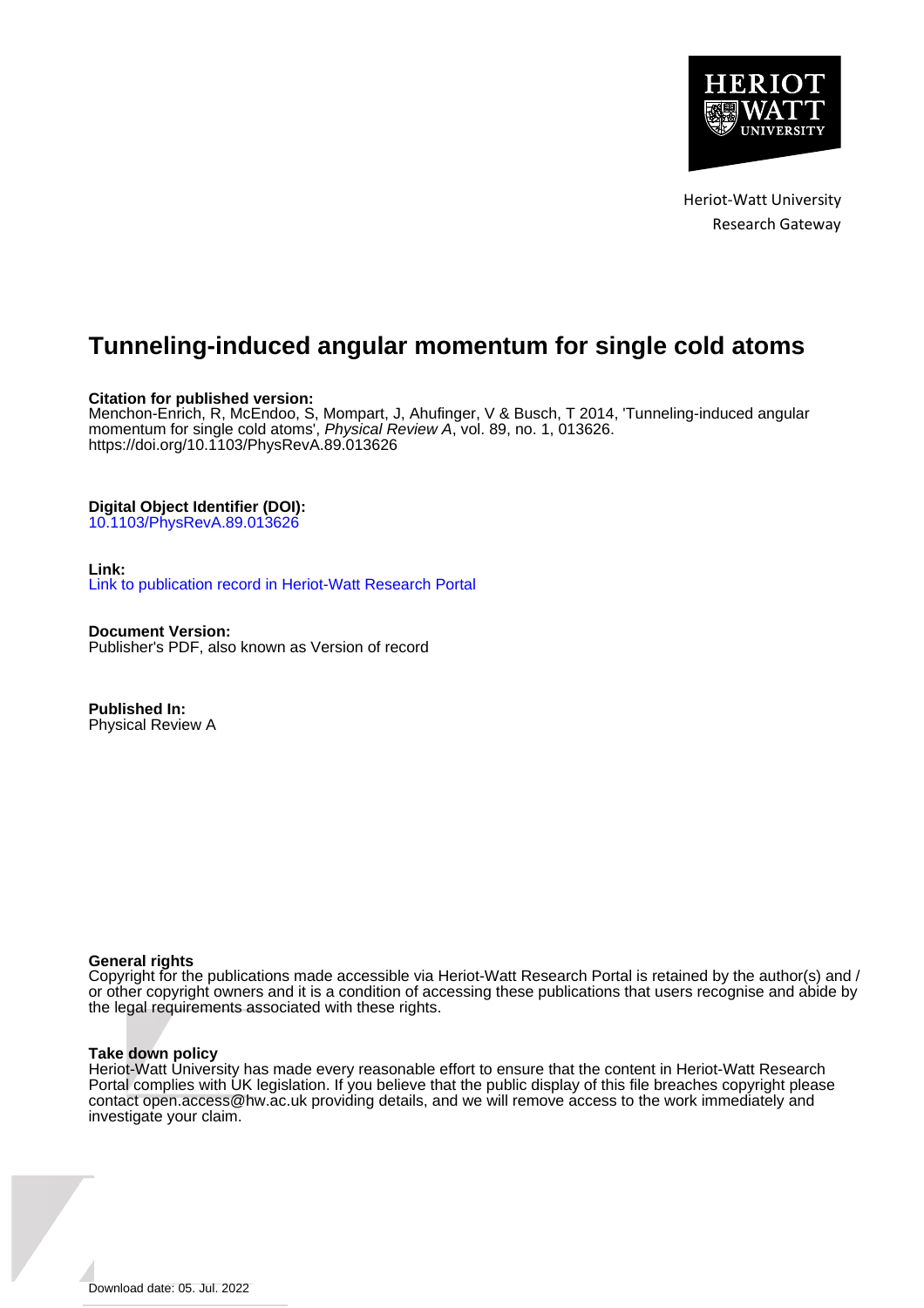## **Tunneling-induced angular momentum for single cold atoms**

R. Menchon-Enrich,<sup>1</sup> S. McEndoo,<sup>2</sup> J. Mompart,<sup>1</sup> V. Ahufinger,<sup>1</sup> and Th. Busch<sup>3,4</sup>

<sup>1</sup>*Departament de F´ısica, Universitat Autonoma de Barcelona, E-08193 Bellaterra, Spain `*

<sup>2</sup>*SUPA, Physics, Engineering & Physical Sciences, Heriot-Watt University, Edinburgh EH14 4AS, Scotland, United Kingdom*

<sup>3</sup>*Physics Department, University College Cork, Cork, Ireland*

<sup>4</sup>*Quantum Systems Unit, OIST Graduate University, Okinawa 904-0495, Japan*

(Received 31 July 2013; published 29 January 2014)

We study the generation of angular momentum carrying states for a single cold particle by breaking the symmetry of a spatial adiabatic passage process in a two-dimensional system consisting of three harmonic potential wells. By following a superposition of two eigenstates of the system, a single cold particle is completely transferred to the degenerate first excited states of the final trap, which are resonantly coupled via tunneling to the ground states of the initial and middle traps. Depending on the total time of the process, angular momentum is generated in the final trap, with values that oscillate between  $\pm \hbar$ . This process is discussed in terms of the asymptotic eigenstates of the individual wells and the results are checked by simulations of the full twodimensional Schrödinger equation.

DOI: [10.1103/PhysRevA.89.013626](http://dx.doi.org/10.1103/PhysRevA.89.013626) PACS number(s): 03*.*75*.*Lm*,* 03*.*75*.*Be*,* 42*.*50*.*Dv

#### **I. INTRODUCTION**

Controlling the states of quantum particles is a challenging task and a topic of significant present activity in the fields of atom optics, quantum computation, quantum metrology, and quantum simulation of condensed matter systems [\[1\]](#page-5-0). In particular, the generation of angular momentum for matter waves is attracting much attention, for instance, in studying superfluid properties of Bose-Einstein condensates (BECs) [\[2\]](#page-5-0). These condensates can sustain vortices, which have been envisioned to be used in applications for interferometry, for example, gyroscopy with counterrotating vortex superpositions [\[3\]](#page-5-0), for quantum information, such as coherent superpositions of arbitrary winding numbers [\[4\]](#page-5-0), or entangled vortex states [\[5\]](#page-5-0), and as a way to study the behavior of random polynomial roots [\[6\]](#page-5-0). Different techniques have been proposed and experimentally reported to generate angular momentum with single atoms and BECs, such as stirring with a laser beam [\[7\]](#page-5-0), phase imprinting [\[8\]](#page-5-0), transfer of orbital angular momentum from optical states [\[9,10\]](#page-5-0), rotating traps [\[2,11\]](#page-5-0), turbulence [\[12\]](#page-5-0), dynamical instabilities [\[13\]](#page-5-0), or merging multiple trapped BECs [\[14\]](#page-5-0).

At the same time, adiabatic techniques to control the external degrees of freedom of massive particles have been developed [\[15\]](#page-5-0), based on the spatial analog of the stimulated Raman adiabatic passage (STIRAP) technique [\[16\]](#page-5-0). For the center-of-mass degree of freedom, this is usually realized by considering a triple-well configuration and assuming that only a single state in each trap contributes to the dynamics. Up to now, all proposals in which the spatial adiabatic passage technique has been discussed have been effectively one dimensional: The traps are arranged in a linear geometry and a single particle in one of the outer traps is coherently transferred to the other outermost trap with very high fidelity. Significant work has been done for this process by discussing efficiency and robustness for single atoms [\[15,17\]](#page-5-0), electrons [\[18\]](#page-5-0), atomic vortices [\[19\]](#page-5-0), holes [\[20\]](#page-5-0), and BECs [\[21\]](#page-5-0). Proposals for spatial adiabatic passage for cold atoms propagating in systems of three coupled waveguides have also been discussed using effective one-dimensional (1D) models [\[22\]](#page-5-0). Recently, spatial adiabatic passage for light propagating in a system of three

coupled optical waveguides [\[23\]](#page-5-0) has been experimentally reported.

In this work, we go beyond those well-understood 1D spatial adiabatic passage systems and focus on the possibilities offered by their extension to two dimensions. The inclusion of this degree of freedom allows considering different scenarios in which all traps can be tunnel coupled simultaneously. Contrary to the well-discussed 1D models for spatial adiabatic passage, the two-dimensional (2D) scenario has no fully equivalent model in quantum optics, where the STIRAP technique involves only two laser couplings of adjacent transitions of a three-level atomic system. Furthermore, understanding the fundamentals of 2D spatial adiabatic passage opens the possibility to study physical scenarios that require a full 2D description, such as the implementation of new interferometric schemes [\[24\]](#page-5-0), which take advantage of the existing level crossings, or the generation of angular momentum carrying states. Angular momentum is an inherent 2D quantity, which can only be created in systems in which rotational symmetry is broken. We demonstrate that, by applying a spatial adiabatic passage sequence in a system of three traps with broken spatial symmetry, a single particle can be completely transferred from the ground vibrational state of the initial trap to the two degenerate first excited states of the final trap. Depending on the total time of the process, this can generate angular momentum with values oscillating between  $\pm \hbar$ . Furthermore, the process is robust since both the complete transfer and the generation of angular momentum occur within a broad range of parameter values. We model the generation of angular momentum by using the asymptotic states of the individual traps and the results are confirmed with a numerical integration of the full 2D Schrödinger equation. Note that such a two-dimensional process constitutes an alternative method to standard techniques for the generation of angular momentum in ultracold atoms [\[7–14\]](#page-5-0).

#### **II. PHYSICAL SYSTEM**

We consider a system consisting of three 2D harmonic potentials (labeled *A*, *B*, and *C*) (see Fig. [1\)](#page-2-0), where initially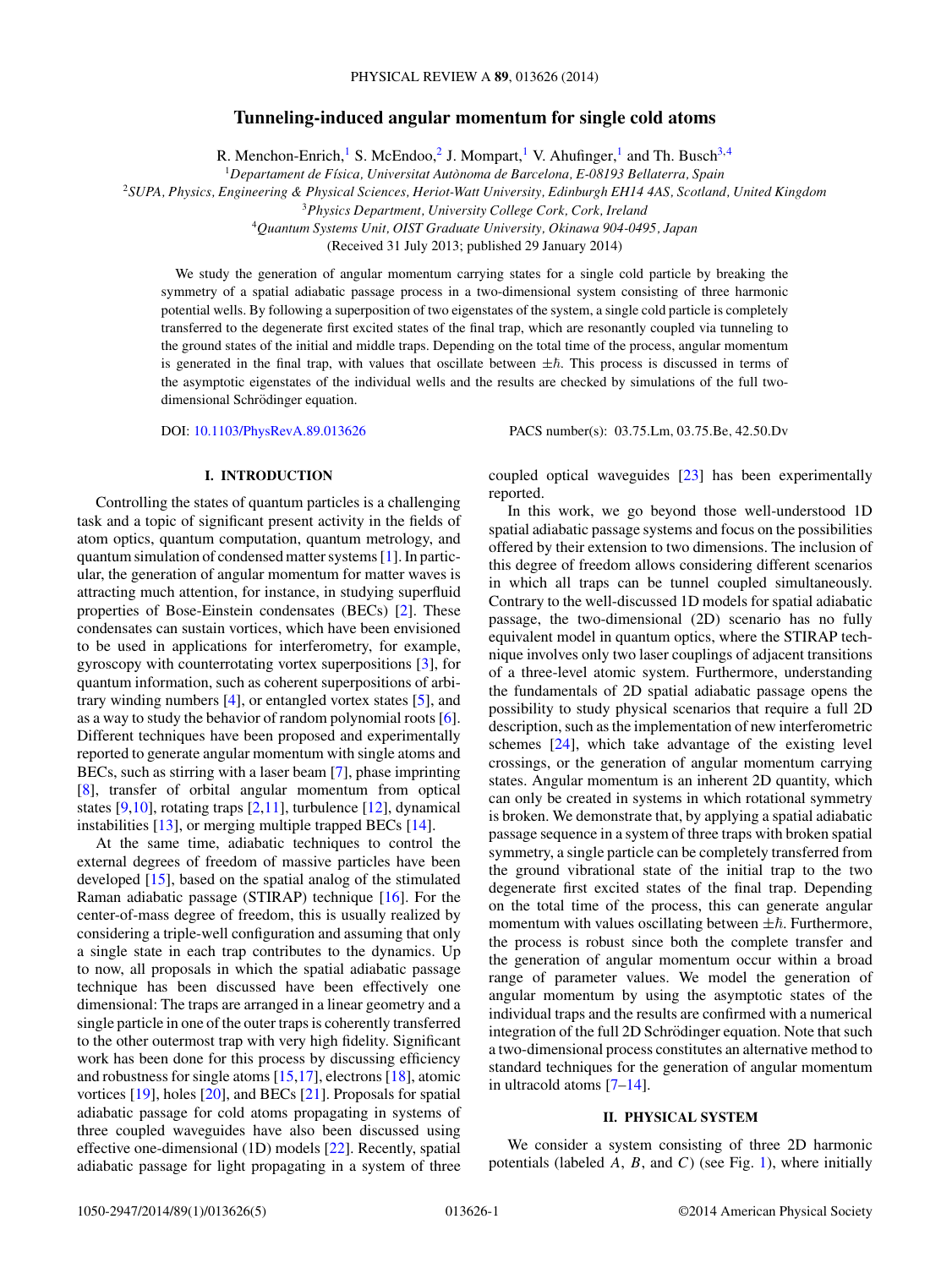<span id="page-2-0"></span>

FIG. 1. (Color online) Schematic representation of the system of three harmonic traps with broken spatial symmetry. Traps *A* and *B* have a trapping frequency *ω* and trap *C* has a trapping frequency *ω/*2.

a single particle is located in the vibrational ground state of trap *A*. The trapping frequencies of *A* and *B* are equal ( $\omega_A$  =  $\omega_B = \omega$ ) and the one for *C* is half that value ( $\omega_C = \omega/2$ ), so a resonance exists between the ground levels of traps *A* and *B* and the first excited level of trap *C*. Since the first excited energy level of trap *C* is double degenerate, it supports an angular momentum carrying state through a superposition of the two energy eigenstates  $\psi_{1,0}^{C}(x,y)$  and  $\psi_{0,1}^{C}(x,y)$  in the chosen *x*-*y* reference frame. In particular, maximum angular momentum  $\langle L_z \rangle = \pm \hbar$  occurs when the two degenerate states (i) are equally populated and (ii) have a phase difference of *π/*2, i.e.,

$$
\psi_{n=1,l=\pm 1}^{C}(r,\theta) = \frac{1}{\sqrt{2}} \big[ \psi_{1,0}^{C}(x,y) \pm i \psi_{0,1}^{C}(x,y) \big]. \tag{1}
$$

Here the  $\psi_{n=1,l=\pm 1}^{C}(r,\theta)$  are the eigenfunctions of the first excited states of the *C* trap in polar coordinates, with *n* and *l* being the principal quantum number and the *z* component of the angular momentum, respectively.

The first thing to note is that an effective 1D configuration in which all traps are arranged in a straight line along the *x* axis can only lead to population transfer to the state  $\psi_{1,0}^{\vec{C}}(x,y)$  and not to the generation of angular momentum. To populate both of the degenerate states it is necessary to break the symmetry of the linear configuration and here we do this by considering geometries in which the *A* trap is rotated around the *B* trap and forms an angle  $\beta$  with respect to the *x* axis, as can be seen in Fig. 1. The positions of the trap centers are  $x_A =$  $-d_{AB}\cos\beta$ ,  $y_A = -d_{AB}\sin\beta$ ,  $x_B = y_B = 0$ ,  $x_C = d_{BC}$ , and  $y_C = 0$ , where  $d_{AB}$  and  $d_{BC}$  are the distances between the *A* and *B* and the *B* and *C* traps, respectively. In the *x*-*y* reference frame, the ground states in the *A* and *B* traps can be expressed as  $\psi_{0,0}^A = \phi_0^{\omega}(x + d_{AB} \cos \beta)\phi_0^{\omega}(y + d_{AB} \sin \beta)$  and  $\psi_{0,0}^B = \phi_0^\omega(x)\phi_0^\omega(y)$ , respectively. For the *C* trap with  $\omega/2$  we consider the eigenfunctions  $\psi_{1,0}^C = \phi_1^{\omega/2} (x - d_{BC}) \phi_0^{\omega/2} (y)$  and  $\psi_{0,1}^C = \phi_0^{\omega/2} (x - d_{BC}) \phi_1^{\omega/2} (y)$ . Here  $\phi_n^{\tilde{\omega}}$  are the single-particle eigenfunctions for the *n*th vibrational state of the 1D quantum harmonic oscillator with trapping frequency  $\tilde{\omega}$ .

The breaking of symmetry introduces two effects with respect to effective 1D configurations: (i) The traps *A* and *C* can get close enough to allow direct tunnel coupling and (ii) there is no longer a preferred direction along which one of the states in *C* can line up. Thus, since the position of the

*A* trap with respect to the *C* trap forms an angle  $\gamma$  with the *x* axis, there is a population transfer between states  $\psi_{0,0}^A$  and  $\psi_{1,0}^C$ with coupling rate  $J_{1,0}^{AC}$ , but also between  $\psi_{0,0}^{A}$  and  $\psi_{0,1}^{C}$  with coupling rate  $J_{0,1}^{AC}$ . Therefore, both first excited states of the *C* trap become involved in the dynamics of the system, which in the basis  $\{\psi_{0,0}^A, \psi_{0,0}^B, \psi_{1,0}^C, \psi_{0,1}^C\}$  can be described by the  $4 \times 4$ Hamiltonian

$$
H = \hbar \begin{pmatrix} 0 & -J^{AB} & -J_{1,0}^{AC} & -J_{0,1}^{AC} \\ -J^{AB} & 0 & -J^{BC} & 0 \\ -J_{1,0}^{AC} & -J^{BC} & 0 & 0 \\ -J_{0,1}^{AC} & 0 & 0 & 0 \end{pmatrix}.
$$
 (2)

The coupling rates depend on the trap separation and can be calculated analytically due to the harmonicity of the potentials [\[15\]](#page-5-0). Additionally, the coupling rates between the ground state in *A* and the first excited states in *C* depend on the angle *γ* as  $J_{1,0}^{AC} = J_{\omega,\omega/2} \cos \gamma$  and  $J_{0,1}^{AC} = J_{\omega,\omega/2} \sin \gamma$ , where  $J_{\omega,\omega/2}$ is the coupling rate between the ground state of a trap with trapping frequency *ω* and a resonant first excited state of a trap with trapping frequency  $\omega/2$ . It is straightforward to check that the Hamiltonian (2) possesses four nondegenerate eigenvalues, the Hamiltonian (2) possesses four nondegenerate eigenvalues,<br>except for  $J^{BC}/\sqrt{2} = J^{AB} = J_{1,0}^{AC} = J_{0,1}^{AC}$  when two of them become degenerate.

#### **III. GENERATION OF ANGULAR MOMENTUM CARRYING STATES**

The generation of angular momentum occurs along with the transfer of the particle from the *A* to the *C* trap through a spatial adiabatic passage process [\[15,17\]](#page-5-0). This corresponds to a counterintuitive temporal sequence of the couplings, i.e., with the particle initially located in *A* and the position of *B* being fixed, the approach and separation sequence of the *C* trap towards the *B* trap along the *x* axis is initiated a time  $\delta$ before the *A* trap approaches and separates from the *B* trap, keeping the angle  $\beta$  constant. In the following, we will analyze this process in terms of the overall energy eigenvalues and eigenstates of the system by diagonalizing the Hamiltonian in Eq. (2). To approach and separate the traps, the evolution of the distances  $d_{BC}$  and  $d_{AB}$  follows a cosine function evaluated between 0 and  $2\pi$  [see Fig. [2\(a\),](#page-3-0) left]. The right-hand-side panel of Fig. [2\(a\)](#page-3-0) shows the corresponding tunneling rates and Fig. [2\(b\)](#page-3-0) displays the temporal evolution of all four energy eigenvalues of the Hamiltonian. Note that for the chosen parameters no level crossing occurs.

The population of each asymptotic level of the traps for the four energy eigenstates of the system is shown in Fig. [3.](#page-3-0) Since initially the particle is in the *A* trap, the eigenfunction of the system at  $t = 0$  can be written as a superposition of the eigenstates  $\Psi_2$  and  $\Psi_3$  as

$$
\psi(t=0) = \frac{1}{\sqrt{2}} [\Psi_2(t=0) + \Psi_3(t=0)] = \psi_{0,0}^A, \quad (3)
$$

where  $\Psi_2(t=0) = (\psi_{0,0}^A + \psi_{0,1}^C)/\sqrt{2}$  and  $\Psi_3(t=0) =$  $(\psi_{0,0}^A - \psi_{0,1}^C)/\sqrt{2}$ . If the process is adiabatic and level crossings are absent, this superposition of eigenstates is followed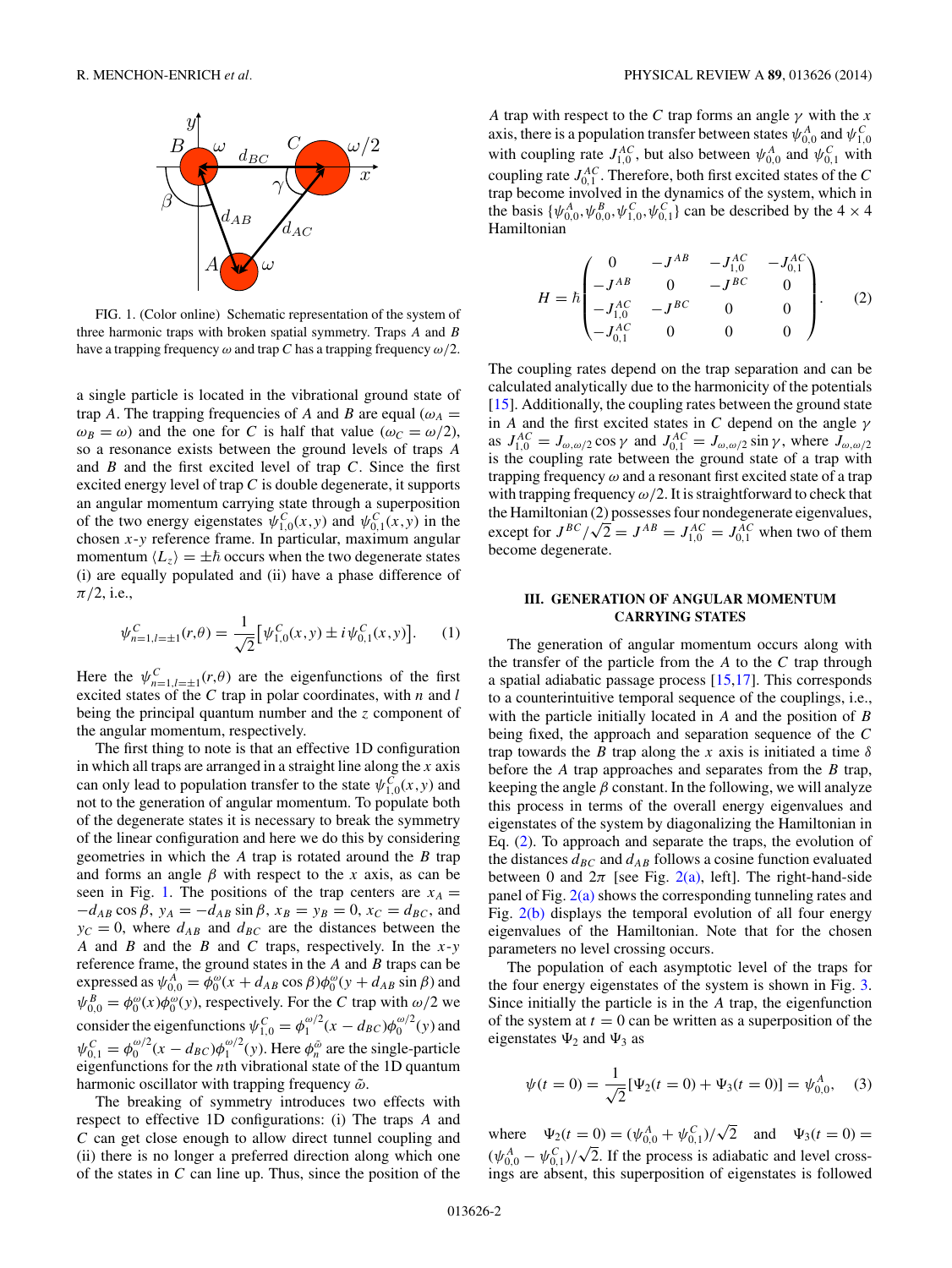<span id="page-3-0"></span>

FIG. 2. (Color online) (a) Temporal evolution of the distances between traps  $d_{AB}$ ,  $d_{BC}$ , and  $d_{AC}$  (left panel) and the couplings  $J^{AB}$ ,  $J^{BC}$ ,  $J_{1,0}^{AC}$ , and  $J_{0,1}^{AC}$  (right panel), during the spatial adiabatic passage process. (b) Energy eigenvalues as a function of time. The parameter values are  $\beta = 0.55\pi$ ,  $\delta = 0.2T$ , and  $d_{BC}$  and  $d_{AB}$  with values between 10*α* and 3*.*5*α* and between 9*α* and 2*.*5*α*, respectively, where  $\alpha = \sqrt{\hbar/m\omega}$ , *m* is the mass of the particle, and *T* is the total time of the process.

all through the process, leading to a final state of the form

$$
\psi(t = T) = \frac{1}{\sqrt{2}} \left[ \Psi_2(t = T) \exp\left( -\frac{i}{\hbar} \int_0^T E_2(t) dt \right) + \Psi_3(t = T) \exp\left( -\frac{i}{\hbar} \int_0^T E_3(t) dt \right) \right].
$$
 (4)

As it can be seen from Fig. 3, at the end of the process the eigenstates  $\Psi_2$  and  $\Psi_3$  only involve the asymptotic states of the *C* trap:  $\Psi_2(t = T) = a \psi_{0,1}^C - b \psi_{1,0}^C$  and  $\Psi_3(t = T) =$  $b\psi_{0,1}^C + a\psi_{1,0}^C$ , where  $|a|^2 + |b|^2 = 1$ . This means that by following the two eigenstates  $\Psi_2$  and  $\Psi_3$ , a complete transfer of population from the initial trap *A* to the final trap*C* is achieved. Noting that the superpositions  $(a\psi_{0,1}^C - b\psi_{1,0}^C)$  and  $(b\psi_{0,1}^C + b\psi_{1,0}^C)$  $a\psi_{1,0}^C$  are also two asymptotic eigenstates of the *C* trap in a reference frame rotated with respect to  $\psi_{1,0}^C$  and  $\psi_{0,1}^C$ , we call them  $\psi_{0,1}^{\prime C} = \Psi_2(t = T)$  and  $\psi_{1,0}^{\prime C} = \Psi_3(t = T)$ . It is then easy to see from Eq. (4) that  $\psi_{0,1}^{\prime C}$  and  $\psi_{1,0}^{\prime C}$  are equally populated and that the phase difference between them is given by

$$
\varphi(t = T) = \frac{1}{\hbar} \int_0^T [E_3(t) - E_2(t)] dt.
$$
 (5)

From Fig. 2(b) it can be seen that the phase difference will be directly proportional to *T* since the energy difference between the energy eigenvalues  $E_3$  and  $E_2$  follows the same pattern, independently of the total time of the process. Rewriting Eq. (4) in polar coordinates, it is possible to show that the expected value of the angular momentum is a function of the phase difference *ϕ*,

$$
\langle L_z(T) \rangle = \hbar \sin[\varphi(T)]. \tag{6}
$$

Therefore, the generated angular momentum  $\langle L_z \rangle$  will follow a sinusoidal curve as a function of *T* with a maximum at  $\varphi = (n + 1/2)\pi$  for  $n \in \mathbb{N}$ . We have checked that the above process works for all angles  $0 < \beta < \beta_t$ , which is the parameter range in which the energy eigenspectrum and eigenfunctions are similar to the ones shown in Figs. 2 and 3. The only significative variation is that the energy difference between  $E_3$  and  $E_2$  is smaller for smaller angles, leading to longer oscillation periods of the angular momentum as a function of *T*. Around  $\beta_t \approx 0.625\pi$ , the energy eigenstates  $\Psi_3$  and  $\Psi_4$  become almost degenerate at one point during the evolution, which limits the possibility to follow the superposition of the states  $\Psi_2$  and  $\Psi_3$  adiabatically. As discussed earlier, this particular time corresponds to the instant at which  $J^{BC}/\sqrt{2} \approx J^{AB} \approx J_{1,0}^{AC} \approx J_{0,1}^{AC}$  and  $\beta_t$  therefore represents the angle up to which both a complete transfer and the generation of angular momentum work efficiently.

#### **IV. NUMERICAL SIMULATIONS**

Although above we used the asymptotic states of the individual traps to describe the dynamics of the system, the full dynamics is governed by the 2D Schrödinger equation

$$
i\hbar \frac{\partial}{\partial t}\psi(x,y) = \left[ -\frac{\hbar^2}{2m}\nabla^2 + V(x,y) \right] \psi(x,y), \tag{7}
$$

where  $\nabla^2$  is the 2D Laplace operator and  $V(x, y)$  is the trapping potential, which we assume to be constructed from truncated harmonic oscillator potentials

$$
V(x,y) = \min_{i=A,B,C} \left\{ \frac{1}{2} m \omega_i^2 [(x - x_i)^2 + (y - y_i)^2] \right\}.
$$
 (8)

Here  $(x_i, y_i)$  with  $i = A, B, C$  are the positions of the individual trap centers,  $\omega_A = \omega_B = \omega$ , and  $\omega_C = \omega/2$ . To establish the validity of our model above, we present in the following



FIG. 3. (Color online) Temporal evolution of the population of each asymptotic level of the traps ( $\psi_{0,0}^A$ ,  $\psi_{0,0}^B$ ,  $\psi_{1,0}^C$ , and  $\psi_{0,1}^C$ ) for the four eigenstates of the system ( $\Psi_1$ ,  $\Psi_2$ ,  $\Psi_3$ , and  $\Psi_4$ ). The parameter values are the same as in Fig. 2.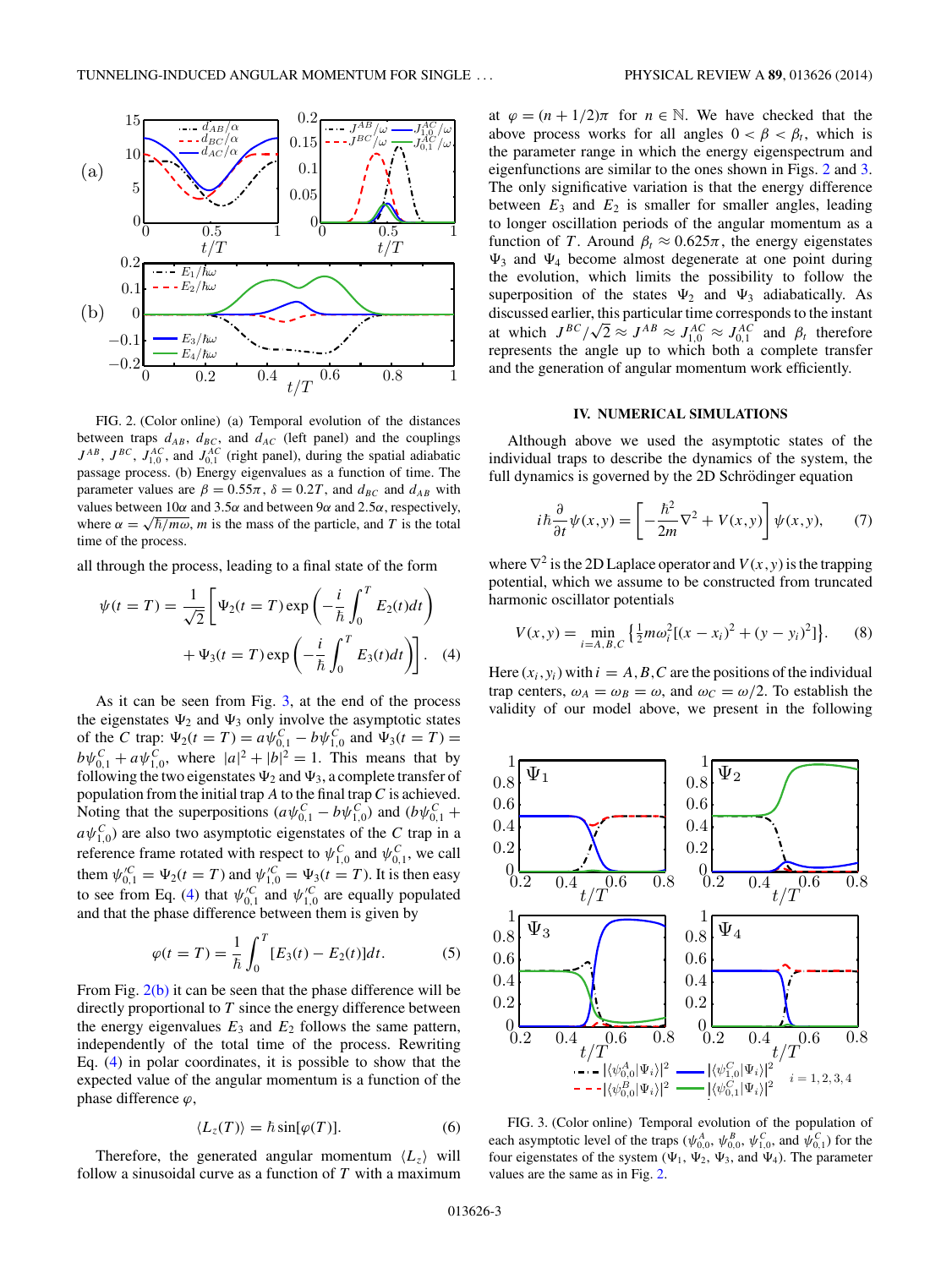

FIG. 4. (Color online) Temporal evolution of the population distribution of the single particle in the system of three traps with broken spatial symmetry for  $T = 5183\omega^{-1}$  and the parameter values as in Fig. [2.](#page-3-0) The adiabatic following of the superposition of  $\Psi_2(t)$  and  $\Psi_3(t)$ can be observed by comparing with Fig. [3:](#page-3-0) From  $t = 0.42T$  to  $0.48T$ oscillations corresponding to the phase difference between  $\Psi_2(t \leq$  $0.5T$ ) = ( $\psi_{0,0}^A + \psi_{0,1}^C$ )/ $\sqrt{2}$  and  $\Psi_3(t < 0.5T) = (\psi_{0,0}^A - \psi_{0,1}^C)/\sqrt{2}$ are shown; for  $t = 0.58T$  and  $0.6T$  oscillations due to the phase difference between  $\Psi_2(t > 0.5T) = \psi_{0,1}^C$  and  $\Psi_3(t > 0.5T) = \psi_{1,0}^C$ are also observed.

the numerical solution of Eq.  $(7)$ , with the trapping potential Eq. [\(8\)](#page-3-0) in the regime where  $\beta < \beta_t$ .

The population distribution at different times is shown in Fig. 4 for a process of total time  $T = 5183\omega^{-1}$ . One can see that a single particle is completely transferred from the *A* trap to the *C* trap, where a state with maximum angular momentum  $\langle L_z \rangle = -\hbar$  is created, which corresponds to the adiabatic following of the eigenstates  $\Psi_2$  and  $\Psi_3$  (see also point  $c$  in Fig.  $5$ ).

In agreement with Eq.  $(6)$ , Fig. 5 shows the sinusoidal behavior of the angular momentum generated in the *C* trap as a function of T, with maximum values of  $\pm \hbar$ . We have numerically checked that, as long as the process is performed adiabatically, both the generation of angular momentum and the complete population transfer into the *C* trap work efficiently over a broad range of parameter values, including different distances between the traps and angles ranging from very small values of  $\beta$  up to  $\beta_t \approx 0.625\pi$ . Thus the process is very robust and highly versatile.

Finally, let us briefly comment on a possible implementation of the above scheme using current technology. Optical microtraps, where atoms are trapped in the focal point of a red-detuned laser beam, can be used to create versatile potentials for single atoms and the presented triple-well system can, for example, be built using holographic techniques with programmable spatial light modulators [\[25\]](#page-5-0). This setup allows for the storage of a single atom per trap and the dynamical control of the trapping potentials, especially on time scales



FIG. 5. (Color online) Generated angular momentum as a function of the total time of the process *T* (upper plot) and final states in the *C* trap and their phases for four different final total times *a*, *b*, *c*, and *d* (lower plots). The parameter values are the same as in Fig. [2.](#page-3-0)

required by the adiabaticity condition. Note that the process we describe can also be realized for light in three-dimensional laser-written optical waveguide arrays [\[26\]](#page-5-0).

#### **V. CONCLUSION**

We have extended the spatial adiabatic passage technique to the 2D case, demonstrating that angular momentum can be successfully generated by breaking the symmetry of the coupling sequence in a system of three harmonic traps of different trapping frequencies. Starting with a single particle in the ground state of a harmonic trap with frequency  $\omega$ , it can be fully transferred to the degenerate first excited states of a final harmonic trap of frequency *ω/*2 by following adiabatically a superposition of two energy eigenstates of the system. The energy difference between these two eigenstates results in a phase difference between the equally populated excited states of the final harmonic trap, which leads to the generation of angular momentum. The obtained values oscillate between  $\pm \hbar$  and depend on the total time of the process. We have modeled this process by using the asymptotic levels of the three harmonic traps and checked the results against the numerical solution of the full two-dimensional Schrödinger equation for a broad range of parameter values. Our work shows that adiabatic techniques for center-of-mass states hold significant potential for processes that have no direct equivalent in, for example, the control of internal degrees of freedom.

#### **ACKNOWLEDGMENTS**

The authors gratefully acknowledge financial support from the Spanish MICINN through Contract No. FIS2011-23719 and the Catalan Government through Contract No. SGR2009- 00347. R.M.-E. acknowledges financial support from MECD through Grant No. AP2008-01276 and also Albert Benseny for fruitful discussions. Th.B. acknowledges support from Science Foundation Ireland under Project No. 10/IN.1/I2979.